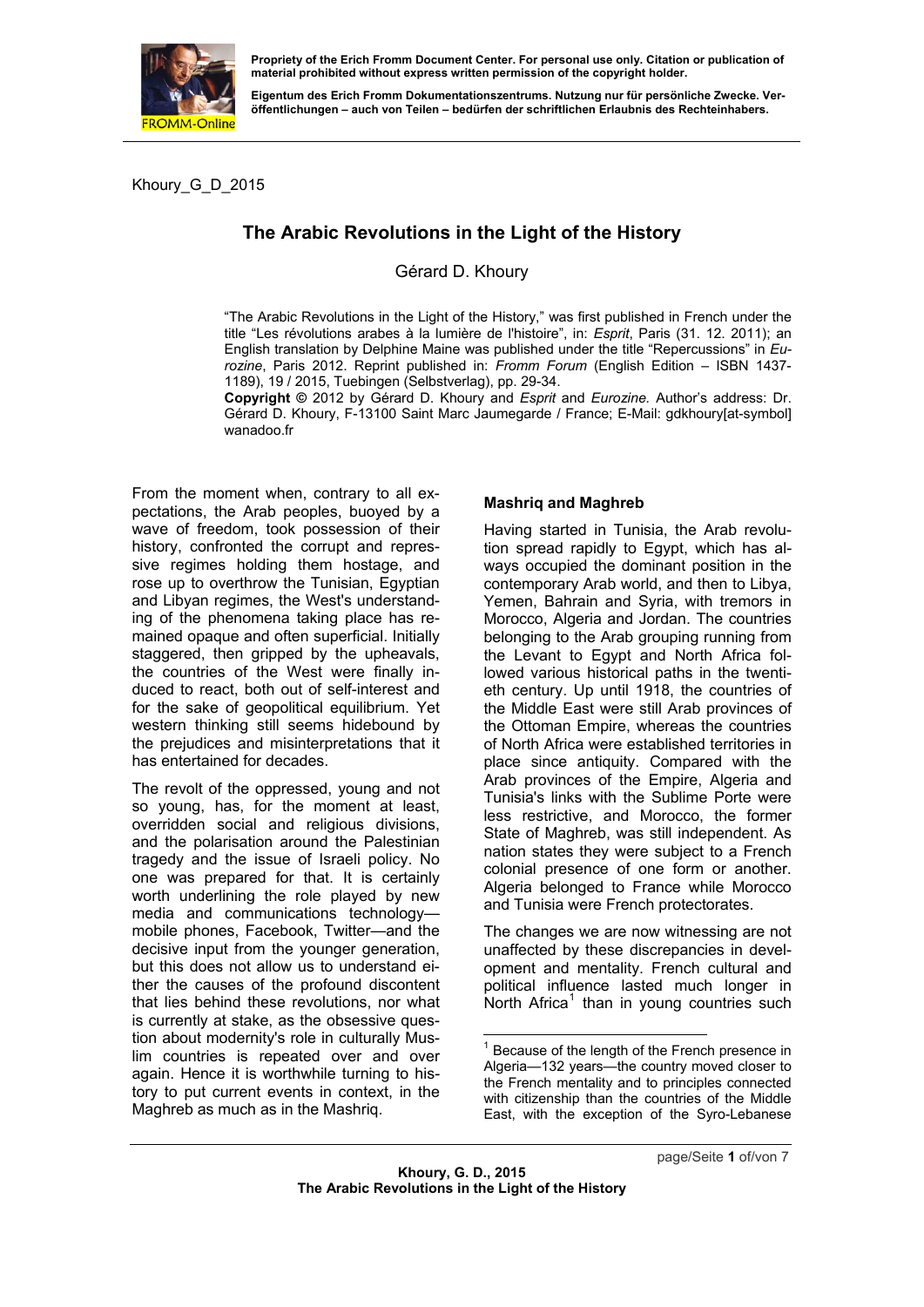

**material prohibited without express written permission of the copyright holder.** 

**Eigentum des Erich Fromm Dokumentationszentrums. Nutzung nur für persönliche Zwecke. Veröffentlichungen – auch von Teilen – bedürfen der schriftlichen Erlaubnis des Rechteinhabers.** 

as Syria and Lebanon, which were placed under guardianship by the mandates of 1920 and 1946 and inherited republican political systems copied from the French model. It was the same story as regards Anglo-Saxon influence in the countries under British mandate after 1920: Palestine/Israel, Iraq and Jordan, as well as Egypt from the end of the nineteenth century.

#### **The formation of the states of the Middle East**

With the intervention of the European powers during the First World War and the formation of states at the Paris Peace Conference, the region went from being an imperial political system—in which relations between the majority and minorities were governed by a subtle equilibrium between the central Ottoman state and the communities (or *millet*)—to nation-state systems with democratic ambitions that took no account of family or clan structures, or even the role of Islam. The fact of this impasse poses a question essential to understanding subsequent events.

Would it have been possible to maintain cohesion while passing, without transition, from vertically structured political systems in which the authority of the head of the family, head of the community and head of state is uncontested—to horizontally structured political systems that make room for the individual, for critical thought and for modernity? The answer is no. Events have proved this in the whole of the Arab world. For if there is one thing that the Maghreb and the Mashriq *do* have in common, it is structures and a mentality that are family-oriented.

<span id="page-1-0"></span>In terms of history, as already mentioned, the differences between the Mashriq and the Maghreb are considerable. The Maghreb was not subjected to Ottoman influence in as direct a way as the Arab provinces in the

Mashriq.<sup>2</sup> On the other, the Maghreb suffered to a greater extent from the effects of being colonised and administered by the French. In the Mashriq, it was more a case of the r[ep](#page-1-0)ercussions of French and British colonialism making themselves felt for a quarter of a century and beyond. Another historical fact can be added to these discrepancies in the development of the two regions of the Arab world, both subject to an imperial politics of divide and rule: the heart of Arab nationalism always beat in Damascus, Baghdad or in Cairo before Algiers, Tunis or Rabat.

#### **New states and relations between the majority and minorities**

The change in geopolitical equilibrium after the end of the Ottoman Empire in 1920 and the formation of the Middle East states was the starting point for upheavals in relations between the majority and the minorities in the region. The Ottoman Empire certainly wasn't a golden age, but it did permit a certain stability to be established and maintained. Relations went from the strong to the weak, from the Sunni majority in power, represented by the sultan/caliph, to the minorities. The latter included those that benefited

 $\overline{a}$ 

 nationalists at the time of the Arab Renaissance—the Nahda—at the end of the nineteenth century. This was also the case in Tunisia and Morocco because of the length of the French protectorate.

 $2$  "In the provinces of the Maghreb (Algiers, Tunis, Tripoli), the tendencies towards autonomy that had made themselves felt in the provinces of the Middle East ended in quasi-independence in the eighteenth century; attachment to the Empire was no longer marked by anything other than external signs and Ottoman domination was reduced to a soverainty that did not have repercussions for the holders of power. The reasons for this development seem fairly obvious. The Maghreb's distance from the centre of the Empire made it difficult for the imperial government to intervene; having achieved a conquest that had sometimes required a powerful military engagement, the Porte would have needed to put into play means no longer at its disposal from the sixteenth century onwards, when its main effort was oriented towards the defence of its European and Asiatic possessions, threatened by the Christian powers and the Safavid dynasty, in order to control this part of the Empire." André Raymond, *Les provinces arabes (XVIe siècle-XVIIIe siècle),* in: Robert Mantran (ed.), *Histoire de l'Empire ottoman*, Paris, Payard, 1989, p. 404.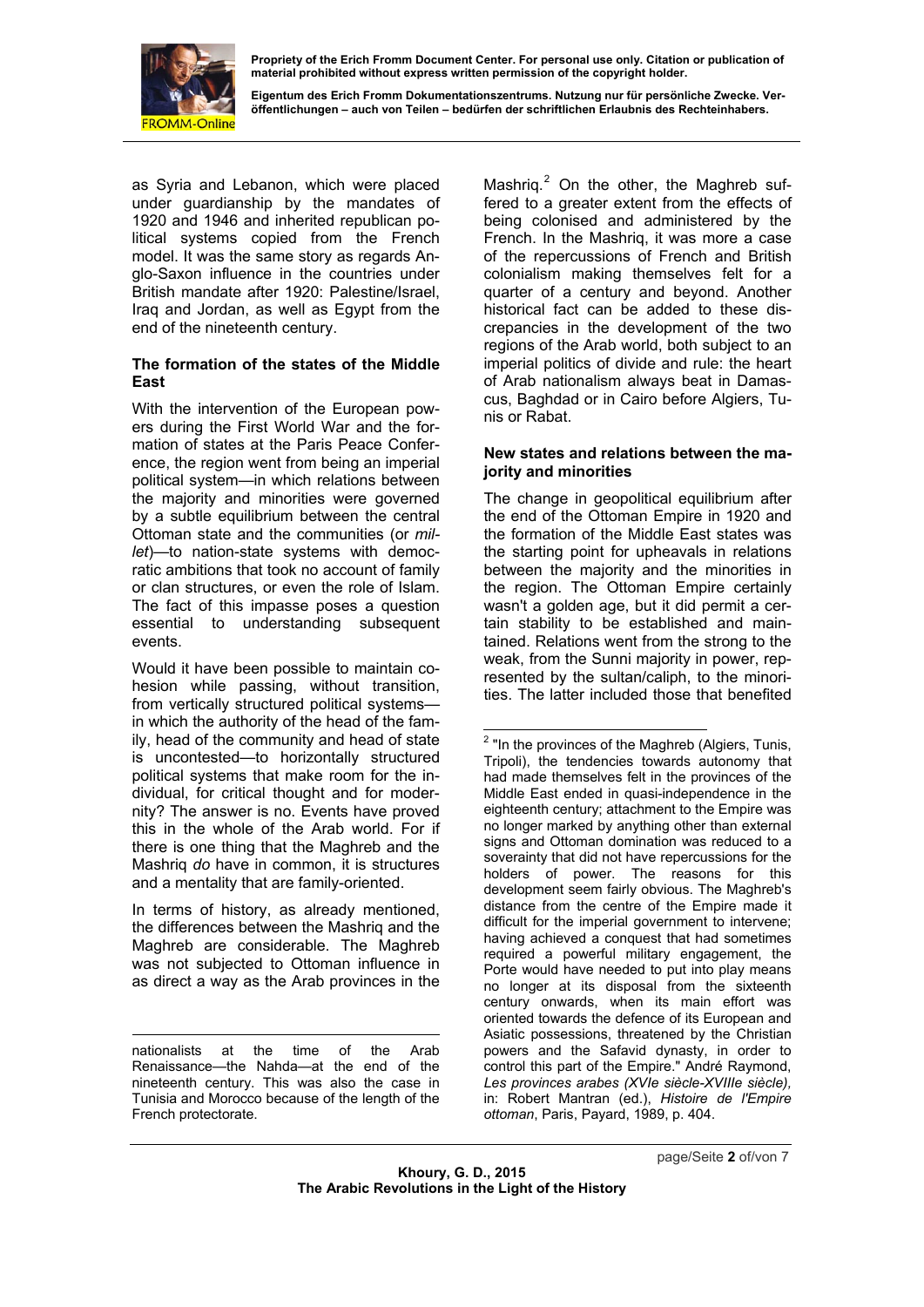

**Eigentum des Erich Fromm Dokumentationszentrums. Nutzung nur für persönliche Zwecke. Veröffentlichungen – auch von Teilen – bedürfen der schriftlichen Erlaubnis des Rechteinhabers.** 



Palestinian Academic Society for the Study of International Affairs (PASSIA)

from the status of *Dhimmi*, "People of the Book" protected by Islam and granted a personal statute. The Christian minorities could also count on the protection of the western powers, who used them, according to circumstances, to strengthen their hand and their interests in the Ottoman Empire. Thanks to this and to the development of education by missionary institutions, mainly French but also Anglo-Saxon, these minorities were "westernised"—albeit superficially and while remaining attached to the family and clan structures that they had in common with the majority.

With the dismemberment of the Ottoman Empire on the basis of the Sykes-Picot Agreement of 1916 and the creation by Great Britain and France of nation states under their mandate, this equilibrium was

broken. The great powers' policy of that time was to not acknowledge nascent Arab nationalism, to weaken its supporters and then to put minorities in power in Lebanon as much as in Palestine or Iraq. For a brief moment, Clemenceau nearly succeeded with a different kind of policy consisting of harmonising support for the Faisal I of Iraq, a Sunni and son of the Sharif of Mecca, representing Arab nationalism, with the protection of the Maronites of Mount Lebanon. Clemenceau's intention was to transform France's *grande politique ottomane* into a *grande politique arabe*, associated with the traditional sub-policy of supporting the Lebanese Christians and protecting holy sites. The weakness of Faisal, who refrained from honouring his commitments towards France, and colonial circles' opposition to Clemenceau were due to this policy, which nonetheless represented a continuation of the policy established by Francis I in the sixteenth century in the context of the Ottoman Empire. Robert Caix, an eminent representative

of the French colonial party and the inspiration behind France's policy in 1920, opposed majority Arab nationalism and Clemenceau's attempt to pursue traditional French policy. He was a decisive factor in the decision to promote the minorities, both Christian and Muslim, which he compared to the constituent parts "of a stained glass window where the lead is French".

Placed centre-stage, the minorities were privileged in the short term and endangered in the long term. Their new status in Lebanon irritated the country's traditional Sunni majority. In Egypt, under the influence of the British, the Coptic community occupied a special place at the forefront of the political scene. In Iraq, the Sunni minority dominated the Shiite majority. This imbalance between the majority and the minorities fostered the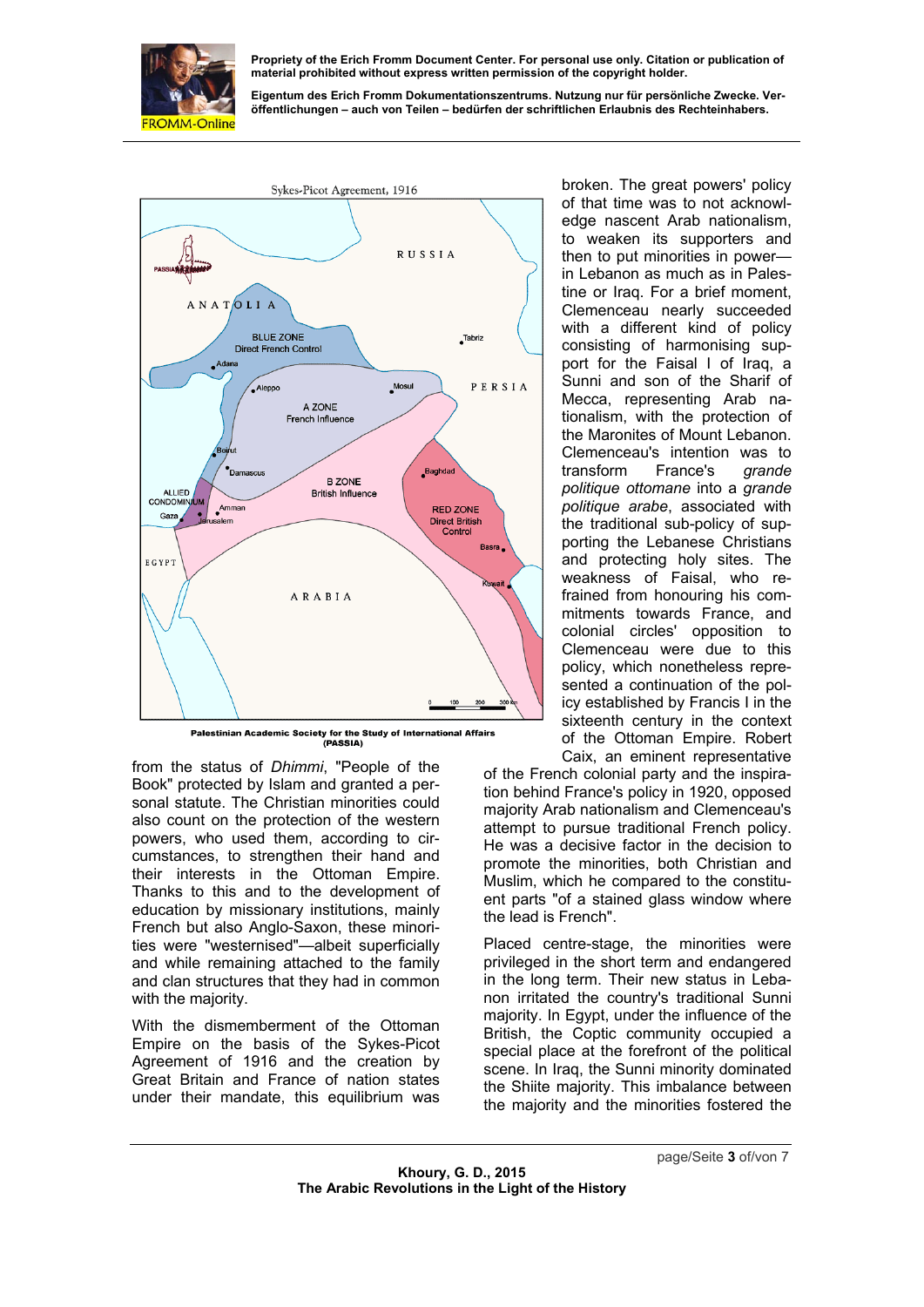

**Eigentum des Erich Fromm Dokumentationszentrums. Nutzung nur für persönliche Zwecke. Veröffentlichungen – auch von Teilen – bedürfen der schriftlichen Erlaubnis des Rechteinhabers.** 

beginnings of Muslim extremism, above all the birth of the Muslim Brotherhood in Egypt in 1928. Indeed, the precarious situation of the minorities, especially the Eastern Christians, can be said to have been linked to the rise of Islamic extremism for more than a century—and that is without even mentioning Israeli policy, which has ceaselessly reinforced the split.

the stability of society by authorising intolerance and extremism. To put it another way, the "minoritisation" of the Sunni majority in Lebanon made the Eastern Christian minorities vulnerable in the long term by increasing the risk of "revenge". Of course, it is impossible to know what a unitary Sunni power would have been like, or to guarantee that it would have been a stabilising factor in the region, espousing democratic politics and equal treatment of citizens regardless of religion. One may nevertheless suppose that a majority whose rights were respected would have had no interest in endangering its power and

# **Birth of a "minority" state**

Israel's declaration of independence in 1948 dealt a fatal blow to the dispossessed Sunni majority in Lebanon. From that moment on, it was not a minority but a "minority state" that became all powerful, joining a group of Arab states where the balance of power did not lie with the majority. Successive Arab-Israeli wars, Israel's military pre-eminence and Arab resentments meant that national movements with secular tendencies failed and with their failure came the rise of Islamic extremism. Thus, instead of an Arab identity emerging that was shared by the majority and the minorities, it was possible to observe a progressive retreat into religious identities, be they Muslim or Christian. It was the same in Israel where, for reasons peculiar to that country, religion never ceased to nibble away at secular territory. Furthermore, it is worth noting that "Muslim" frustration increased with the political and demographic growth of the Lebanese Shiite community in the 1980s. Long neglected, the Shiite community took steps to defend and overcome its position both internally and ex-

lence has been concentrated in Algeria at ternally, working against the internal "imbalance" and against Israel. Adding to these tensions was the endemic violence in the Middle East, which has constantly prevented and invalidated political, economic and social progress in the Arab countries and done a huge amount to foster the rise of malcontents. In North Africa, on the other hand, viothe level of internal rivalries.

tionaries began challenging them and demanding their abolition. The Arab armies' first defeat to the Israeli army in 1948-49 sounded the death knell for those Arab regimes that were slowly opening up to democracy and paved the way for the establishment of military and authoritarian regimes on a lasting basis. These became the norm in the Middle East and endured up until 2011, when the Arab revolu-

# Arab nationalism and Islamic fundamen**talism**

wealth as overblown as it was unevenly dis-With a Sunni majority in power and a Coptic minority that was respected but greatly under-represented in parliament, Nasser's Egypt set itself up as the champion of Arab nationalism, galvanising the masses not only across the Middle East but also North Africa. Initially open to an alliance with the West, Nasser tired of waiting for a guarantor and turned towards the Soviet bloc. From then on, western policy was to fight him tooth and nail and invalidate his unitary approach. This policy of opposition culminated in the Suez adventure of 1956, which prompted the strengthening of a new Muslim power in Saudi Arabia characterised by a rigid and retrograde enforcement of Islam and a tributed.

The cumulative result was the end of the Arab nationalist dream. A good number of the instigators and thinkers of the *Nahda* or Arab Renaissance were Arab Christians. When the Renaissance movement failed, they opted either to withdraw into their communities or go into exile. It is not an exaggeration to say that western policy fostered the consolidation of a purist Islam by seeking to oppose by all possible means an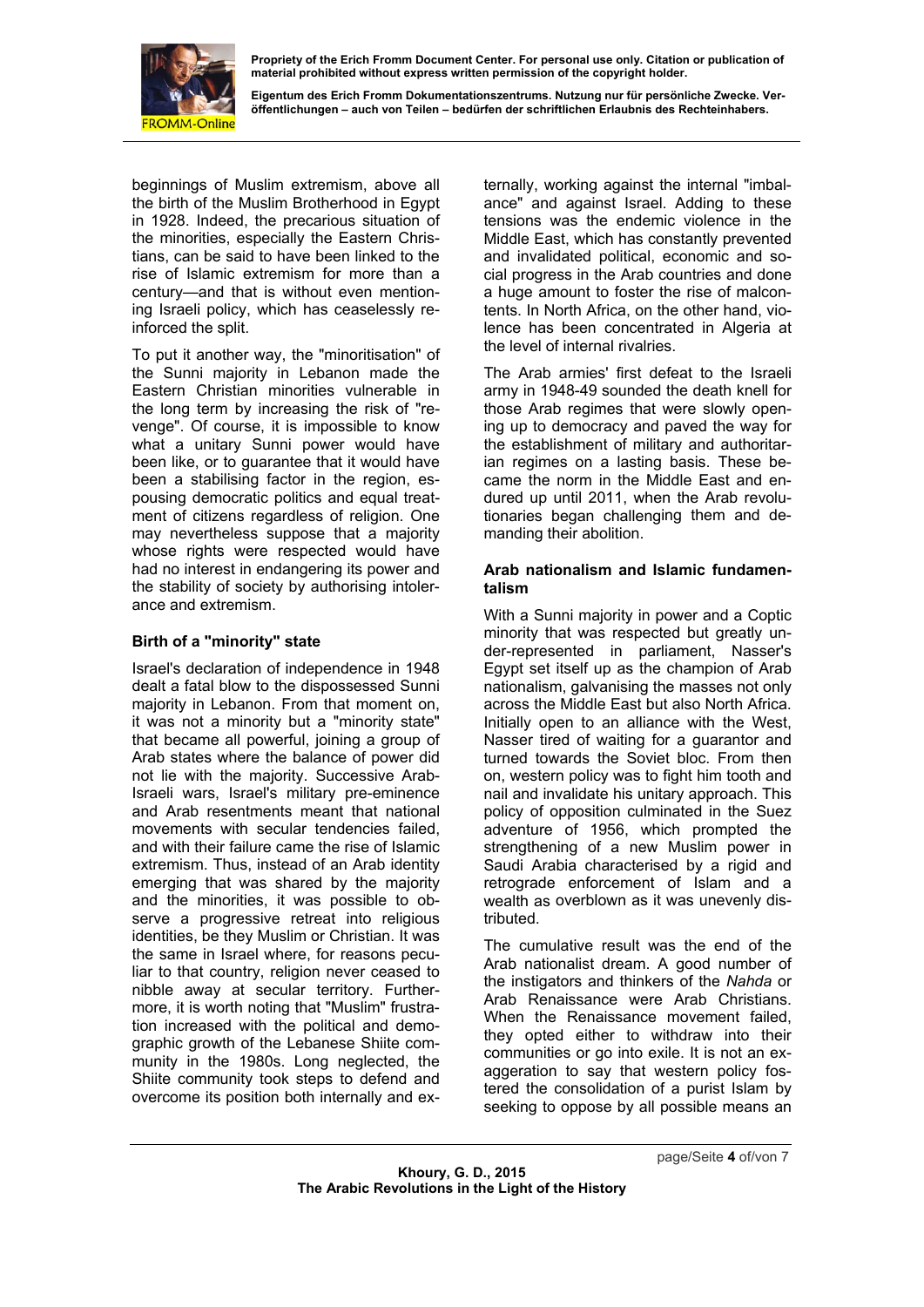

**Eigentum des Erich Fromm Dokumentationszentrums. Nutzung nur für persönliche Zwecke. Veröffentlichungen – auch von Teilen – bedürfen der schriftlichen Erlaubnis des Rechteinhabers.** 

Arab nationalism with secular tendencies suspected of seeking an alliance with the Soviet Union. It is nonetheless the case that Nasser brought about a democratic decline in Egypt and introduced an authoritarian police state. He bears responsibility for grave errors, including the outbreak of the Six Day War in June 1967, which was a disaster for the Arabs and signalled his end. Ultimately, everything converged in a sense of resentment: down the years the Muslim world has shown an increasingly marked rejection of western policy, which is seen as synonymous with unconditional support for Israel and for the minorities suspected of being western accomplices.

#### **The denial of Palestine**

hegemony, has been a decisive cause of the The systematic negation of Palestinian rights perpetuated the policy of unconditional support to the point of absurdity. One notable effect was to strengthen the radical Islamic tendency within the resistance. The Israeli state's abandonment of all policies of integration in the region and its choice, in order simply to exist, of permanent confrontation endangered the entire region and at the same time Israel's own security. Rather than dealing in a constructive manner with the Palestinian Liberation Organisation (PLO), the Israelis did everything they could to weaken and fragment it. They encouraged and supported the rise of Hamas, the political movement they are fighting today in Gaza. The Manichaeism of the Israelis and the West, advocating of division to establish region's political shipwreck.

non<sup>3</sup>, a former member of the Israeli ministry The fact remains that the West's geopolitical and oil-related interests have been preserved up until the present day by the policy of splitting up the Arab world, cantonising it at the community and ethnic levels. The same is true for those who defend the permanence of Israel in its existing form, even if their bet on the eternal rejection of a Palestinian state is suicidal in the long term, and indeed the medium term. Did not Oded Yi-

 3 Oded Yinon is a journalist and a former functionary at the Israeli ministry for foreign for foreign affairs, advocate, in a report from February 1982, accentuating religious and ethnic division in the region in order to ensure Israel's survival and to allow it to achieve the status of imperial power? He was thus continuing the policy of "divide and rule" favoured by the great powers at the beginning of the twentieth century. This division was not destined only for the Middle East: let's recall that the French adopted the same strategy with the Arabs and Berber in North Africa at the political and linguistic levels. Yinon's ideas were reprised by the America of Bush, father and son, under the influence of the neo-conservatives and the Israeli lobby: the most obvious result of the two Iraq wars of 1991 and 2003 was the splintering of communities in Iraq and an upsurge in extremism. The effects of this policy are also visible today in Christian South Sudan, which has obtained independence, and in the temptation among the Egyptian Copts to hope for autonomy in upper Egypt. Was not western intervention in Libya, beyond being a "flight to the aid" of insurgents against a bloody tyrant, part of this same philosophy of divide and rule, playing on tribal splits under the cover of a sham federalism? If Bashar al-Assad's regime ends up collapsing, will the Americans and Israelis be tempted to encourage the creation of mini-states in Syria for the Alawis, Sunni and Druse? The question is legitimate.

The hopes created by President Obama's Cairo speech did not survive Israel's refusal to give up her settlements. Mahmoud Abbas' demand at the United Nations for the recognition of a Palestinian state is the symptomatic result of Israel's political obduracy and immeasurable power to apply pressure on Americans. This demand is surely more an expression of despair than the beginnings of a solution.

# **Arabs and power in the twentieth century**

1 affairs. His paper, "The Zionist Plan for the Middle East", first appeared in *Kivunim* (Directions), 14 February 1982, then was translated by Israël Shahak and published by the *Revue des Etudes palestiniennes* in 1982.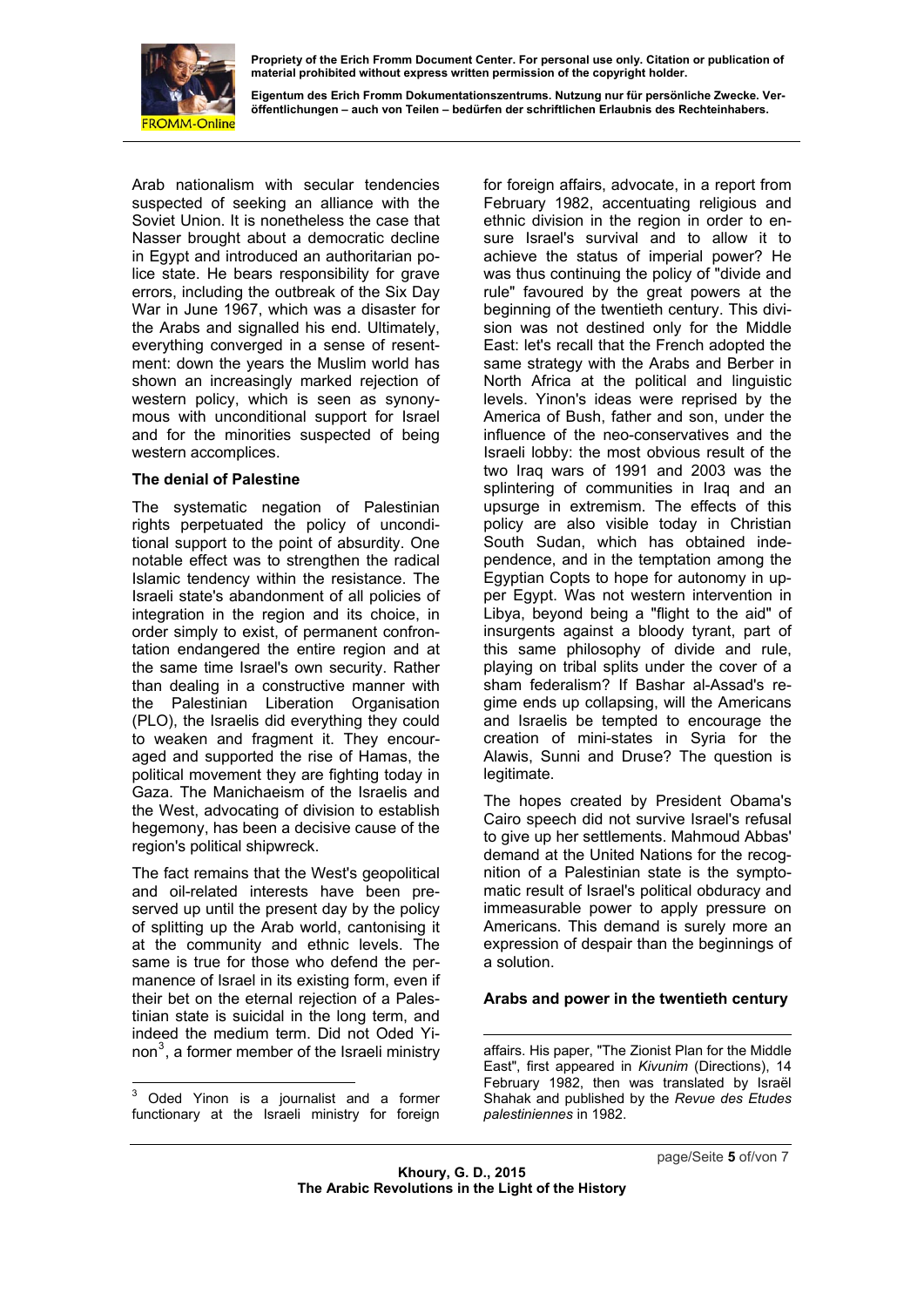

**Eigentum des Erich Fromm Dokumentationszentrums. Nutzung nur für persönliche Zwecke. Veröffentlichungen – auch von Teilen – bedürfen der schriftlichen Erlaubnis des Rechteinhabers.** 

There is one central piece that remains in the jigsaw of this shipwreck. In the twentieth century, Arab leaders have been incapable of joining forces and uniting against western policy. Faisal, who benefited from the support of Clemenceau in 1920, and Nasser, who, thanks to Eisenhower, transformed his military defeat in 1956 into a political victory for the Arabs, missed historic opportunities to strengthen their power and reinforce independence. They allowed themselves to be overwhelmed by the intransigence of their supporters, and this caused division and lack of political realism. Faisal was not able to achieve his Arab kingdom of Syria, and Nasser lost everything with his defeat in 1967. Arab leaders bear most of the responsibility for the misfortunes of their people and their countries. Of course, a fundamental distinction needs to be drawn between these two major figures and a good many of the autocratic and short-sighted heads of state, some of them bloodthirsty, who have held sway during the last decades. Furthermore, it is an understatement to say that Arab leaders in the oil monarchies, vassals of America that they are, have failed to work out how to use their oil as an asset in their dealings with the West, as a negotiating tool to settle conflicts in the Arab world (with the exception of Opec's short interlude in 1973), or as way to promote, at last, Arab unity. As I ha ve written elsewhere,

Men and states have had an unfortunate tendency to wait for others to provide the solutions to their problems because they were incapable of confronting defeat and loss. Instead of facing facts and accepting the compromises that would have allowed them to rebuild and get stronger, they opted for excess, demagogy and bloody-minded perseverance. Imprisoned by a mythical past and a present imposed from outside, they allowed themselves to be subsumed by inertia and "magical thinking", reacting instead of acting, dreaming instead of seeing or foreseeing. In this way, they kept their feelings of humiliation and shame alive, with the unfounded and indeed infantile hope, constantly renewed, that they would be saved, restored by the great western<br>Other  $4$ Other.

This defeat, which was multi-faceted, is still to be studied. With a few exceptions, Arab intellectuals and other potential opposition forces progressively demobilised. Simultaneously confronted by two enemies, one internal, one external—western policies and the regimes in their own countries—they were crushed.

# **Factors blocking the Arab countries**

to elude and overcome divisions imposed on The two most important factors blocking the Arab countries—the western-Israeli policy of dividing the Arab world and internal blockages in Arab societies due to family and clan structures—are still present, if not omnipresent. Without a profound change in western and Israeli policy, a change that takes account of the attitudes of mind, the traumas and the sympathies—positive and negative—that flow from it, the western powers will continue to foster Islamic extremism and further weaken Eastern Christianity. Will the Arab revolutions—and also the Green Movement in Iran—succeed in breaking the yoke of vertical family structures that paralyse individuals, enslave women and prohibit critical thinking? The influence of families and their subconscious pull—religious and social—is considerable. As long as individuals are subject to the law of the father, relaying God's law here on Earth, and as long as they are prey to internal divisions, often due to rivalries between brothers for maternal love and recognition, it must be feared that they will struggle to assert the kind of independent identity needed to engage in critical thought and to become good citizens. Imprisoned as they are by internal divisions, the collection of individuals that constitutes these peoples will struggle them from outside.

Will the new Arab leaders that have emerged from these revolutions know how to take on board the lessons of the past,

 4 Gérard D. Khoudry, *Une tutelle coloniale. Ecrits politiques de Robert de Caix*, Paris (Belin), 2006, p. 122-123.